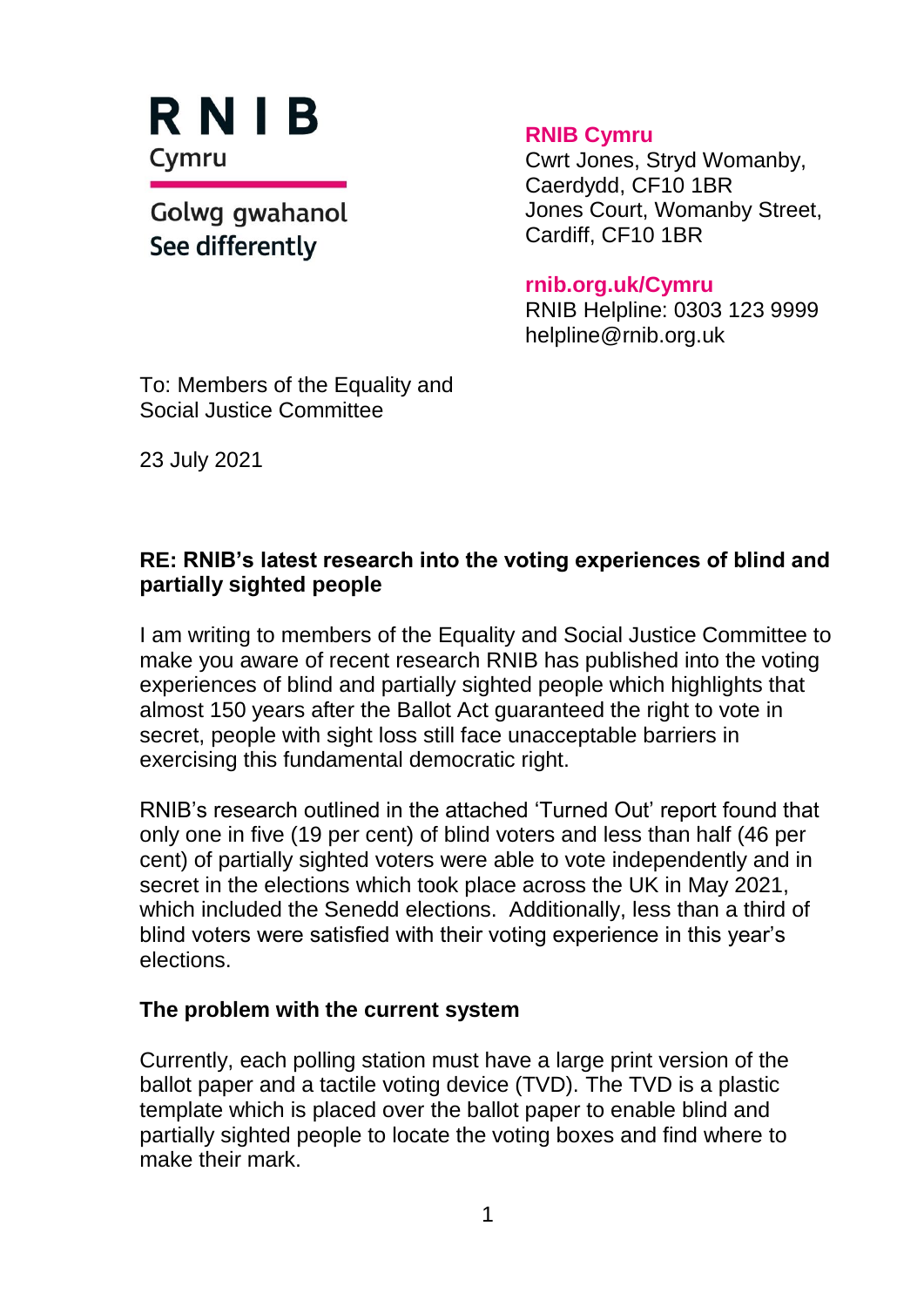However, it does not tell the voter the names or parties of the candidates. This means that most people with sight loss require assistance from a family member, friend, or polling station staff member to provide this information so that they can mark the right box. In May 2019, this system was declared unlawful by a court ruling.

## **Audio device trial**

In May's elections, RNIB worked with the Cabinet Office to trial a more accessible option for people with sight loss. This involved using an audio device at polling stations that enable individuals to listen to the candidates' names and used alongside the TVD this means that there is no need for another person to be present while the list of candidates is reviewed and the vote cast. The introduction of the audio device made a huge difference to making voting an inclusive and accessible experience for those who took part.

Other issues raised in the report include the lack of accessible information available to blind and partially sighted people in the run up to the elections; the inconsistencies in the training of polling station staff and levels of knowledge in how best to support blind and partially sighted voters on polling day; and issues with the inaccessibility of the postal voting system.

# **Recommendations**

RNIB is calling for urgent action to improve the experiences of blind and partially sighted voters in time for the Welsh local elections taking place in May 2022. These include:

- Ensuring the audio player and TVD is rolled out to polling stations in Wales to enable blind and partially sighted people to vote more independently, and in secret
- Ensuring Presiding Officers and their staff are trained on sight loss, and the support they should offer blind and partially sighted people
- Ensuring information provided by electoral services in the run up to the elections is provided in accessible formats
- Ensuring the postal voting system is fully accessible for blind and partially sighted people

We would be happy to arrange a presentation on the report's findings for the Committee if this would be helpful to you. If you would like to